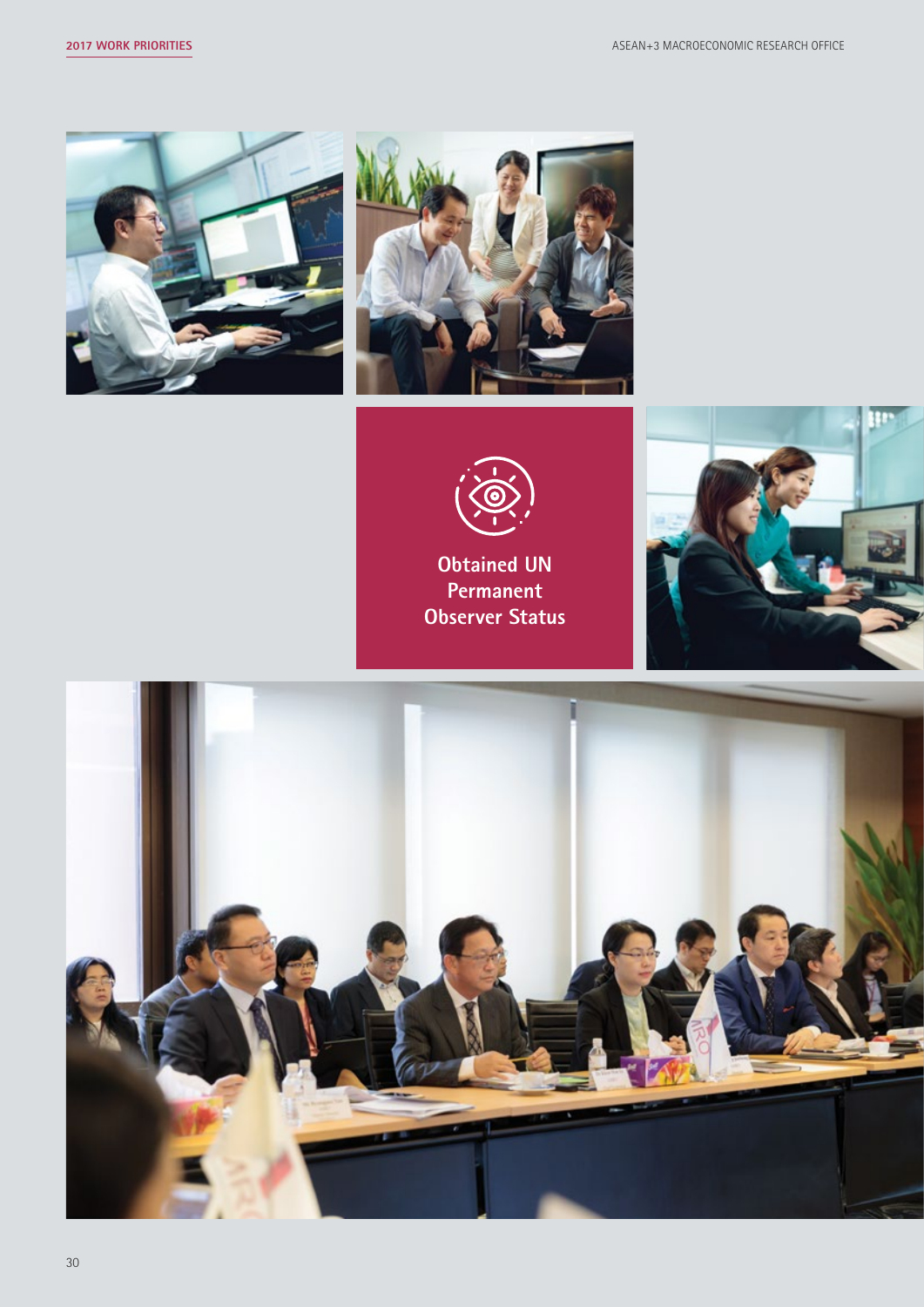

**Developed the Corporate Performance Evaluation Framework**





# 2017 Work Priorities **Strengthening Institution Building for an Effective Organization**



#### **Organizational Management**

A well-functioning organization is key to achieving AMRO's mission successfully. In order to ensure efficiency, AMRO champions a lean but productive management system supported by highly motivated staff and state-of-the-art technology, including Information and Communication Technology (ICT). AMRO is mindful that its resources are derived from the taxpayers of its members. As such, AMRO emphasizes financial discipline, prudence and soundness. AMRO also seeks to establish a legal basis that is consistent with the AMRO Agreement, international laws, and the best practices of other international organizations and IFIs for its activities.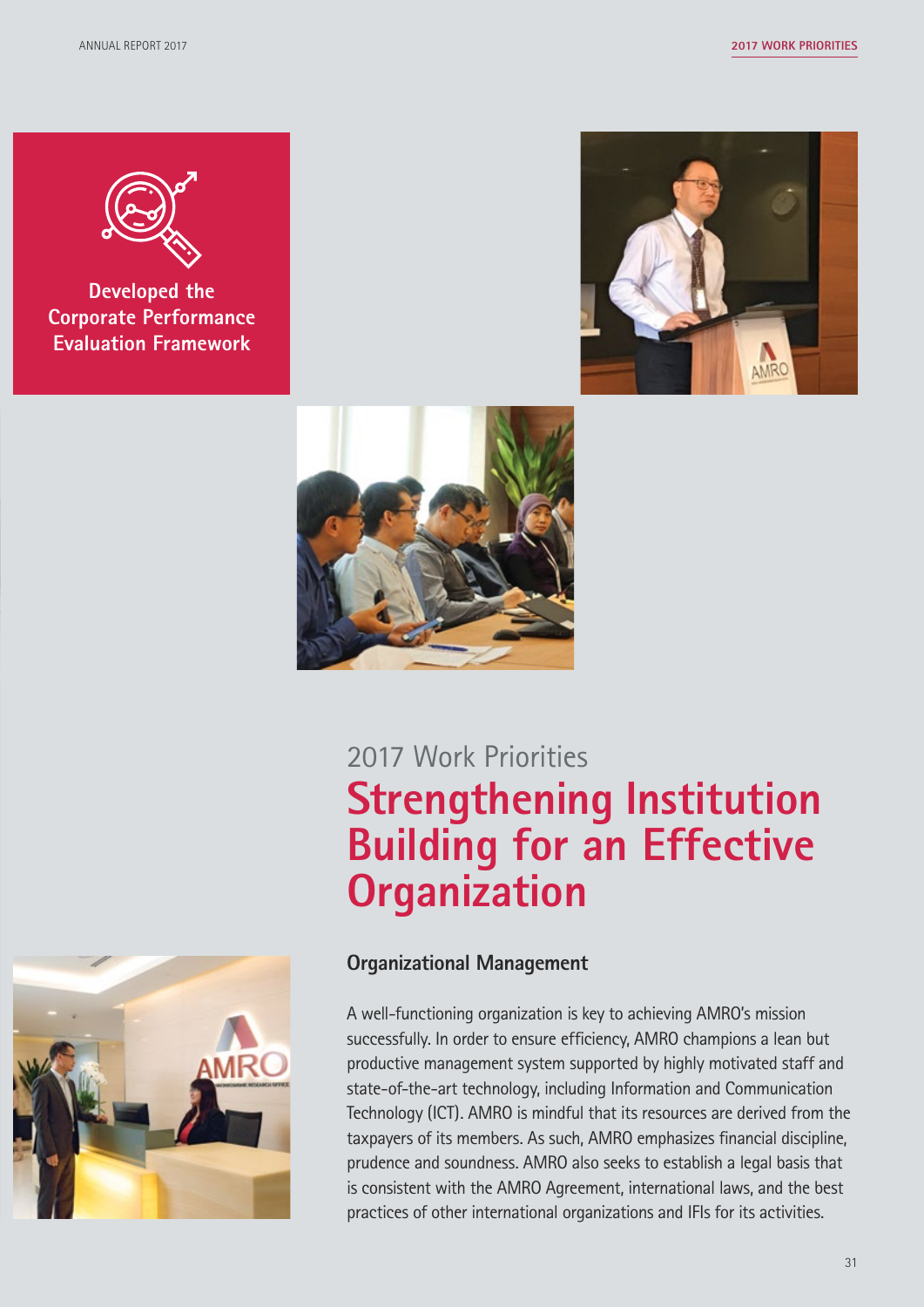## **Budget and Financial Management**

AMRO ensures transparency and accountability while maintaining a good balance between relevant budget requests, prudent spending and effective budget implementation. AMRO strives to achieve this through strict discipline on each expenditure item and maximization of costeffectiveness.

The 2017 manpower-related budget amounted to USD 13.5 million with an implementation rate of 99.7%. AMRO's expanded core operations were supported by lean budgeting, consistent with historical expenditure trends and tightened operations. AMRO fully utilized the allocated financial resources which the members provided, to discharge its core functions while ensuring that the money is well spent.

The office-related budget amounting to USD 5.1 million had an implementation rate of 90.9%. This was mainly attributed to capital spending related to the third phase of the AMRO office renovation and the implementation of ICT security and capacity enhancements.

AMRO's reserves amounted to USD 7.2 million as at 31 December 2017. AMRO is in a better position to be more accountable and transparent in managing its reserves following the approval of the new Reserves Usage Guidelines by the EC in December 2016.

AMRO will continue to ensure relevance in budgeting, prudence in spending, and efficiency in reserves management with proper policy implementation, thereby fulfilling members' expectations of transparency and accountability.

2017 manpower-related budget amounted to

# **USD13.5 million**

with an implementation rate of



## **Audit**

#### An independent auditor,

PricewaterhouseCoopers LLP, appointed by the EC, conducted a thorough audit on the financial statements of AMRO, the China TA Trust Fund, and the Japan Special Trust Fund.

It opined that the financial statements of the organization had been drawn up in accordance with the International Financial Reporting Standards (IFRS) to give a true and fair view of the state of affairs of AMRO and the Trust Funds as at 31 December 2017.

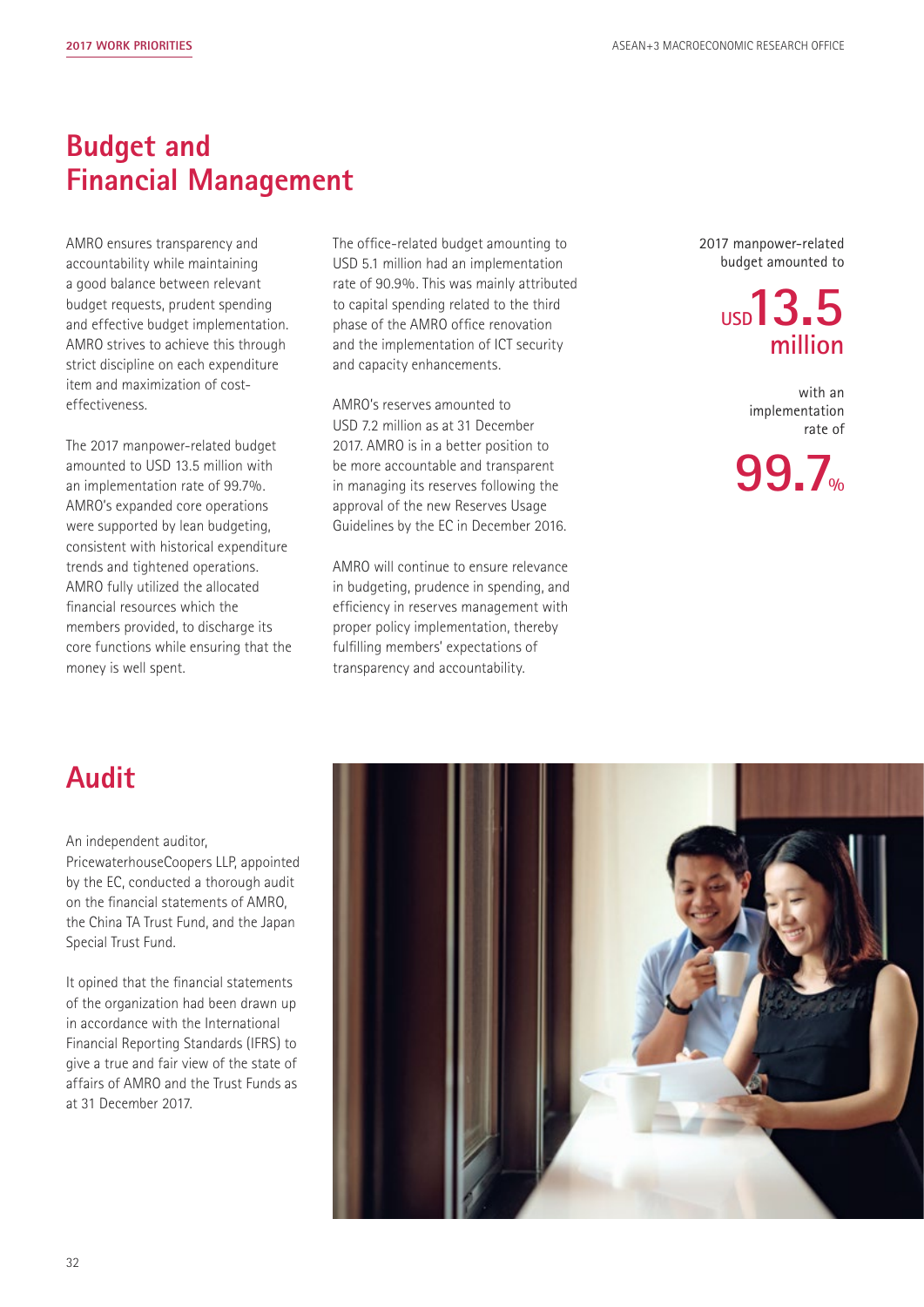

## **Human Resource Management**

AMRO is committed to hiring diverse talents on a merit basis. Using a transparent and open recruitment process, AMRO seeks to attract candidates with appropriate competency skill sets and experiences. Hence, 2017 could be considered to be a fruitful year for human resource management with 96% of staff vacancies filled by year end. By the end of 2017, female staff accounted for 32% of AMRO's professional staff, an increase from 21% from the previous year.

Notably, the development of AMRO's HR Development Framework was a milestone for AMRO's HR management. The framework aims to position AMRO as an Employer of Choice for talents employed in regional financial stability

work through three priority areas. They are (i) Operational Efficiency and Collaboration, (ii) Culture of Openmindedness and Integrity, and (iii) Staff Development and Career Progression. The framework was endorsed by the EC in December 2017.

Another major development was the formulation of the Code of Conduct which codifies the rules and policies found in different documents in AMRO. It provides guidelines on how to exercise good judgment in ethical matters and clarifies the obligations of AMRO staff as international civil servants in their conduct within and outside the workplace so as to be in line with best practices of other international organizations.

To ensure relevance, AMRO staff were invited to participate in a staff engagement survey during the course of policy formulation. The survey sought their feedback on areas for improvement in HR management such as managerial effectiveness, strategic focus, employee experience, confidence and engagement, collaboration and teamwork, and career development opportunities. The feedback collected provided a basis for the HR Development Framework. During the year, AMRO also held town hall meetings with all staff to encourage organizational engagement. The town hall meetings provided a good opportunity for AMRO staff and senior management to openly interact with one another and exchange ideas on how to improve AMRO's operations and management.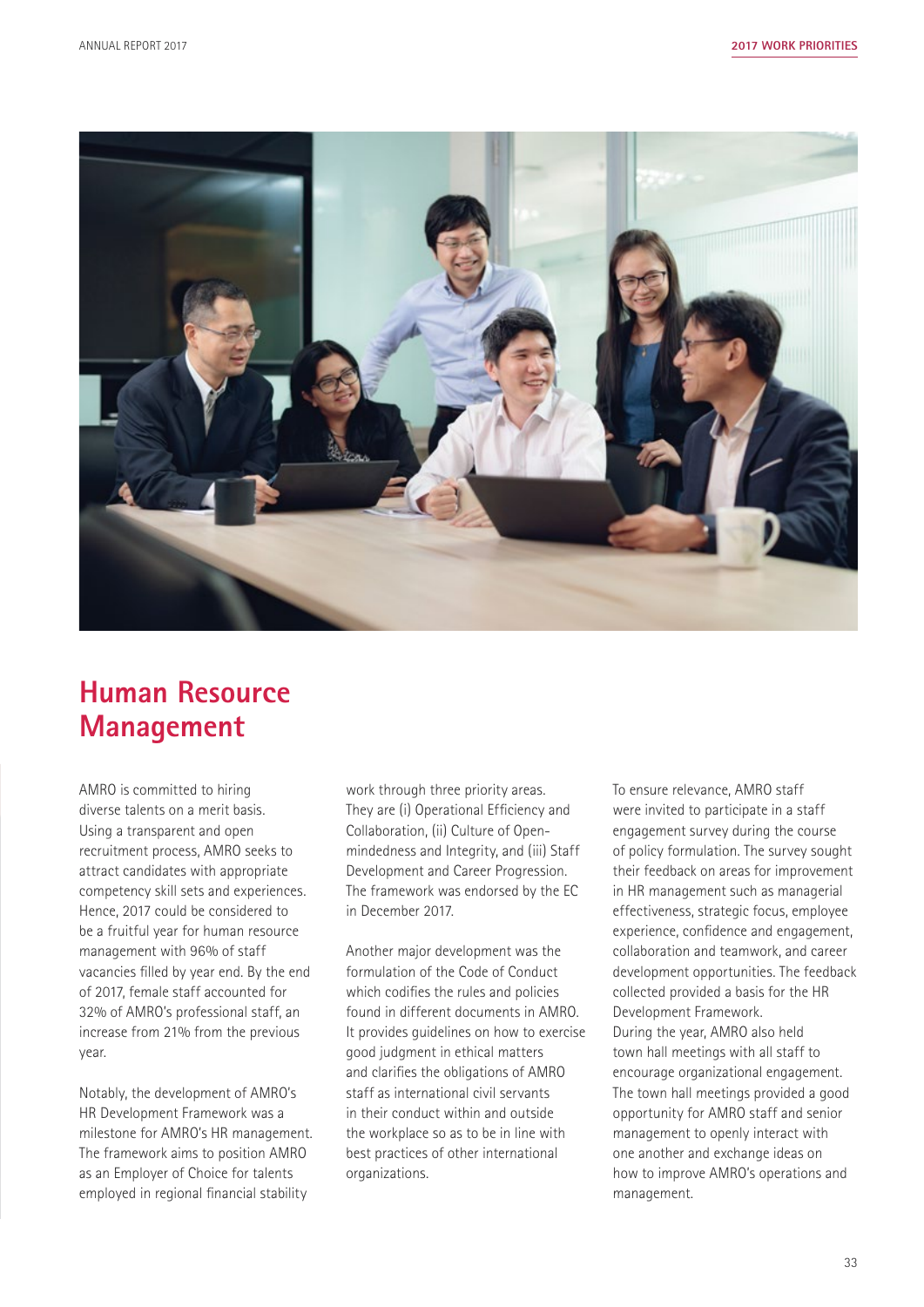#### **The Work Environment**

Fostering a work environment that is conducive is part of AMRO's effort to support staff productivity and performance. This is achieved through improving the administrative process, upgrading the office space and technological support.

In 2017, AMRO completed all three phases of office renovation, which was started in 2011 when AMRO first established its office in Singapore. In conjunction with the completion of renovation works, AMRO initiated a call for artwork donations from its members. The donated artworks, which are now displayed in AMRO's office, demonstrate the rich and diverse culture of ASEAN+3 members. AMRO continues to ensure that its ICT infrastructure is up-to-date and efficient to support AMRO's core functions. As part of the support for the CMIM, AMRO ran a connection check test of the video conference system with each member to ensure that prompt interaction can be established for information sharing during the CMIM process and the CMIM test run. AMRO also introduced an enhanced end-point security that provides both data backup and a disaster recovery site. This measure aims to ensure reliability and continuity of AMRO's ICT infrastructure.

#### **Legal Affairs**

AMRO's application for recognition of the jurisdiction of the International Labor Organization (ILO) Administrative Tribunal (ILOAT) was unanimously approved by the ILO Governing Body on 31 October 2017. This made AMRO the 59<sup>th</sup> international organization to join the ILOAT and institutes a formal settlement system for employment-related disputes between AMRO and its staff members.

The AMRO Agreement was registered with the UN Secretariat in accordance with Article 102 of the UN Charter. This ensures that the dispute settlement provision between AMRO and a member under Article 23 of the AMRO Agreement may be operationalized.

On 7 December 2017, AMRO was granted permanent observer status in the UN General Assembly. This will help establish a firm basis for regular and well-organized cooperation between AMRO and UN in the implementation of policies that would contribute to a stable global macroeconomic environment. It is also expected to broaden and deepen AMRO's interactions with other countries as well as regional and international organizations.



*AMRO Director Dr Junhong Chang welcomes Chinese artist Lin Rongsheng (far right), author of the masterpiece "Mountain Village in the Morning" donated by the Ministry of Finance, China.*